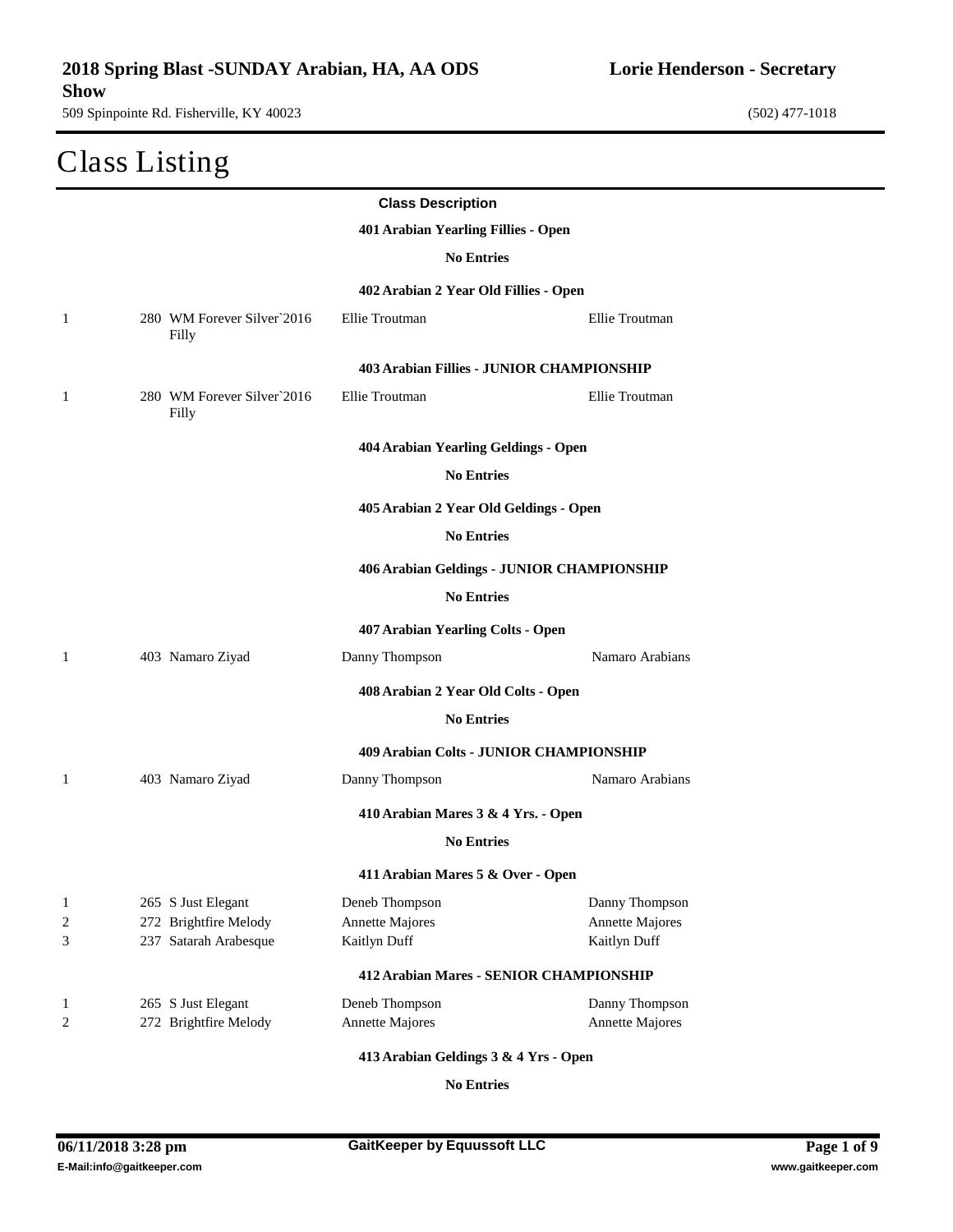#### Class Listing

| <b>Class Description</b>             |                                     |                                                    |                                                          |  |  |  |
|--------------------------------------|-------------------------------------|----------------------------------------------------|----------------------------------------------------------|--|--|--|
| 414 Arabian Geldings 5 & Over - Open |                                     |                                                    |                                                          |  |  |  |
| 1                                    | 271 Pasa Doblle                     | Debbie Staley                                      | <b>Ashley Staley</b>                                     |  |  |  |
| 2                                    | 213 Brando V                        | <b>Brinley Swears</b>                              | Lorie Henderson                                          |  |  |  |
| 3                                    | 208 Tazzer+++/                      | Jennifer Henderson                                 | Jennifer Henderson                                       |  |  |  |
| 4                                    | 266 KP Fames Fortune                | Deneb Thompson                                     | Danny Thompson                                           |  |  |  |
| 5                                    | 216 Rodeo Road                      | <b>McCartney Swears</b>                            | Jennifer Tucker                                          |  |  |  |
|                                      |                                     | <b>415 Arabian Geldings - SENIOR CHAMPIONSHIP</b>  |                                                          |  |  |  |
| 1                                    | 271 Pasa Doblle                     | Debbie Staley                                      | <b>Ashley Staley</b>                                     |  |  |  |
| 2                                    | 213 Brando V                        | <b>Brinley Swears</b>                              | Lorie Henderson                                          |  |  |  |
|                                      |                                     | 416 Arabian Stallions - 3 & 4 Yrs - Open           |                                                          |  |  |  |
|                                      |                                     | <b>No Entries</b>                                  |                                                          |  |  |  |
|                                      |                                     | 417 Arabian Stallions - 5 & Over - Open            |                                                          |  |  |  |
| 1                                    | 267 Festivall                       | Deneb Thompson                                     | Danny Thompson                                           |  |  |  |
|                                      |                                     | <b>418 Arabian Stallions - SENIOR CHAMPIONSHIP</b> |                                                          |  |  |  |
| 1                                    | 267 Festivall                       | Deneb Thompson                                     | Danny Thompson                                           |  |  |  |
|                                      |                                     |                                                    | <b>419 SUPREME PUREBRED ARABIAN HALTER CHAMPIONSHIP</b>  |  |  |  |
| 1                                    | 280 WM Forever Silver`2016<br>Filly | Ellie Troutman                                     | Ellie Troutman                                           |  |  |  |
|                                      |                                     |                                                    | 420 KAHABA Purebred Arabian Production Class - 3 & Under |  |  |  |
| 1                                    | 280 WM Forever Silver`2016<br>Filly | Ellie Troutman                                     | Ellie Troutman                                           |  |  |  |
| 2                                    | 281 Royal Shah                      | Davy Brothers                                      | Davy Brothers                                            |  |  |  |
| 3                                    | 207 Interstellar                    | Jennifer Henderson                                 | Jennifer Henderson                                       |  |  |  |
|                                      |                                     | 421 HA/AA Geldings 2 & Under - Open                |                                                          |  |  |  |
|                                      |                                     | <b>No Entries</b>                                  |                                                          |  |  |  |
|                                      |                                     |                                                    | 422* HA/AA Geldings 3 & Over - Open (KAHABA Bonus Class) |  |  |  |
| $\mathbf{1}$                         | 462 Sir Barclay                     | Rachel Mullins                                     | <b>Rachel Mullins</b>                                    |  |  |  |
| $\overline{\mathbf{c}}$              | 276 WM Great Scott                  | Ellie Troutman                                     | Ellie Troutman                                           |  |  |  |
| 3                                    | 205 Monster Truck                   | <b>McCartney Swears</b>                            | Lorie Henderson                                          |  |  |  |
| 4                                    | 270 Aston Marwan ABC                | Marsha Watts                                       | Marsha Watts                                             |  |  |  |
| 5                                    | 254 High Voltage Overload           | Jill Robinson Bailey                               | Jill Robinson Bailey                                     |  |  |  |
|                                      |                                     | 423 HA/AA Geldings - CHAMPIONSHIP                  |                                                          |  |  |  |
| $\mathbf{1}$                         | 462 Sir Barclay                     | <b>Rachel Mullins</b>                              | <b>Rachel Mullins</b>                                    |  |  |  |
| 2                                    | 276 WM Great Scott                  | Ellie Troutman                                     | Ellie Troutman                                           |  |  |  |
|                                      |                                     |                                                    |                                                          |  |  |  |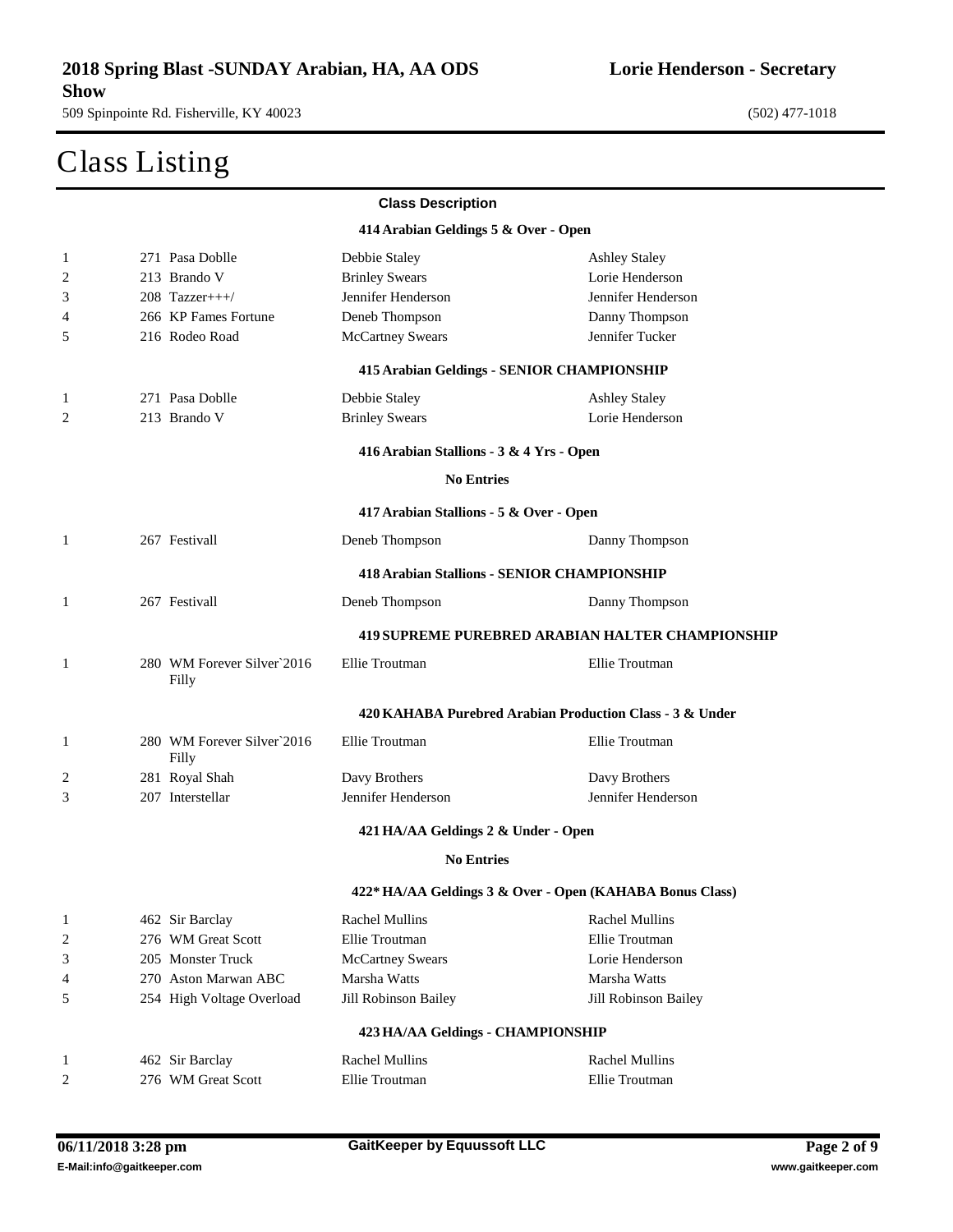### Class Listing

| <b>Class Description</b> |  |
|--------------------------|--|
|--------------------------|--|

**HA/AA Fillies 2 & Under - Open**

**No Entries**

#### **425\* HA/AA Mares 3 & Over - Open ( KAHABA Bonus Class)**

| $\mathbf{1}$ | 275 WM Silver Moon         | Martin Schwartz                               | Ellie Troutman                               |      |
|--------------|----------------------------|-----------------------------------------------|----------------------------------------------|------|
| 2            | 255 Desperado's Nite Angel | Jill Robinson Bailey                          | Jill Robinson Bailey                         |      |
| 3            | 269 Afair Belle            | Elise Goff                                    | Elise Goff                                   |      |
| 4            | 223 Written In The Stars   | Caitlyn Lauer                                 | Caitlyn Lauer                                |      |
|              |                            | 426 HA/AA Fillies/Mares - CHAMPIONSHIP        |                                              |      |
| 1            | 275 WM Silver Moon         | Martin Schwartz                               | Ellie Troutman                               |      |
| 2            | 255 Desperado's Nite Angel | Jill Robinson Bailey                          | Jill Robinson Bailey                         |      |
|              |                            |                                               | <b>427 SUPREME HA/AA HALTER CHAMPIONSHIP</b> |      |
| 1            | 462 Sir Barclay            | <b>Rachel Mullins</b>                         | <b>Rachel Mullins</b>                        |      |
|              |                            | 428 KAHABA HA/AA Production Class - 3 & Under |                                              |      |
| $\mathbf{1}$ | 212 Dancing at Midnight    | Lorie Henderson                               | Lorie Henderson                              |      |
| 2            | 282 El Dorado Cruz         | Davy Brothers                                 | Davy Brothers                                |      |
|              |                            | 429 Showmanship ATH                           |                                              |      |
| 1            | 237 Satarah Arabesque      | Kaitlyn Duff                                  | Kaitlyn Duff                                 |      |
|              |                            | 430 Showmanship AATH - CHAMPIONSHIP           |                                              |      |
| 1            | 237 Satarah Arabesque      | Kaitlyn Duff                                  | Kaitlyn Duff                                 |      |
|              |                            |                                               | 431 Showmanship JTH 10 & Under- CHAMPIONSHIP |      |
|              |                            | <b>No Entries</b>                             |                                              |      |
|              |                            | 432 Showmanship JTH 11-13 CHAMPIONSHIP        |                                              |      |
|              |                            | <b>No Entries</b>                             |                                              |      |
|              |                            | 433 Showmanship JTH 14-18 CHAMPIONSHIP        |                                              |      |
|              |                            | <b>No Entries</b>                             |                                              |      |
|              |                            | 434 Arabian in Hand Eng/West Trail            |                                              |      |
| 1            | 231 A Royal Gift           | Jenese Briegel                                | Jenese Briegel                               | 71.5 |
| 2            | 218 Ochavia AAA            | Mary Ann Hinkle                               | Mary Ann Hinkle                              | 69   |
| 3            | 230 Ttotally Awesome+      | Jenese Briegel                                | Jenese Briegel                               | 66.5 |
| 4            | 268 Shatons Spirit         | Elise Goff                                    | Elise Goff                                   | 53.5 |
| 5            | 262 Sky Night Psyght       | Christina Kampman                             | Christina Kampman                            | 46   |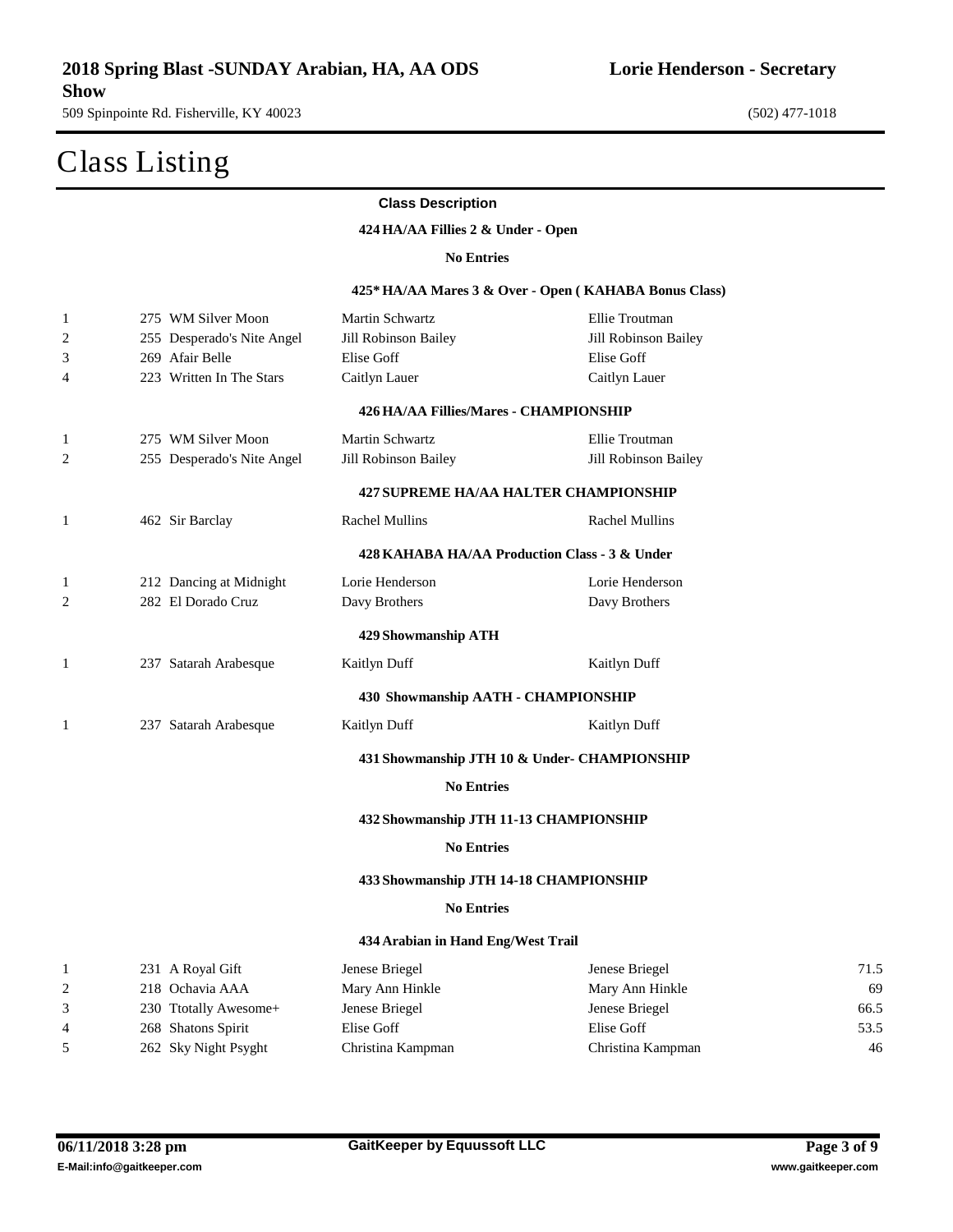### Class Listing

|              |                          | <b>Class Description</b>                                   |                                                                         |      |
|--------------|--------------------------|------------------------------------------------------------|-------------------------------------------------------------------------|------|
|              |                          | 435 Arabian in Hand Eng/West Trail ATH                     |                                                                         |      |
| 1            | 230 Ttotally Awesome+    | Jenese Briegel                                             | Jenese Briegel                                                          | 70   |
| 2            | 218 Ochavia AAA          | Mary Ann Hinkle                                            | Mary Ann Hinkle                                                         | 69.5 |
| 3            | 231 A Royal Gift         | Jenese Briegel                                             | Jenese Briegel                                                          | 67.5 |
| 4            | 262 Sky Night Psyght     | Christina Kampman                                          | Christina Kampman                                                       | 62.5 |
| 5            | 268 Shatons Spirit       | Elise Goff                                                 | Elise Goff                                                              | 43   |
|              |                          | 436 HA/AA in Hand Eng/West Trail<br>in Hand Eng/West Trail |                                                                         |      |
| 1            | 227 SAX Gold Dust        | Danny Thompson                                             | Donna Lassanke                                                          | 60.5 |
| 2            | 223 Written In The Stars | Caitlyn Lauer                                              | Caitlyn Lauer                                                           | 44   |
|              |                          | 437 HA/AA in Hand Eng/West Trail ATH                       |                                                                         |      |
| 1            | 223 Written In The Stars | Caitlyn Lauer                                              | Caitlyn Lauer                                                           | 67.5 |
|              |                          | 438 Arabian English Trail - Open                           |                                                                         |      |
| 1            | 218 Ochavia AAA          | Mary Ann Hinkle                                            | Mary Ann Hinkle                                                         | 69.5 |
| 2            | 231 A Royal Gift         | Jenese Briegel                                             | Jenese Briegel                                                          | 68.5 |
| 3            | 230 Ttotally Awesome+    | Jenese Briegel                                             | Jenese Briegel                                                          | 64.5 |
| 3            | 262 Sky Night Psyght     | Christina Kampman                                          | Christina Kampman                                                       | 64.5 |
| 4            | 232 SAA Illumination     | Carrie Britt                                               | Carrie Britt                                                            | 57.5 |
|              |                          | 439 Arabian English Trail - ATR                            |                                                                         |      |
| 1            | 218 Ochavia AAA          | Mary Ann Hinkle                                            | Mary Ann Hinkle                                                         | 73   |
| 2            | 230 Ttotally Awesome+    | Jenese Briegel                                             | Jenese Briegel                                                          | 68.5 |
| 3            | 262 Sky Night Psyght     | Christina Kampman                                          | Christina Kampman                                                       | 65.5 |
| 4            | 231 A Royal Gift         | Jenese Briegel                                             | Jenese Briegel                                                          | 64.5 |
| 5            | 232 SAA Illumination     | Carrie Britt                                               | Carrie Britt                                                            | 60.5 |
|              |                          | 440 HA/AA English Trail - Open                             |                                                                         |      |
|              |                          | <b>No Entries</b>                                          |                                                                         |      |
|              |                          | 441 HA/AA English Trail - ATR                              |                                                                         |      |
|              |                          | <b>No Entries</b>                                          |                                                                         |      |
|              |                          | 442 Arabian Western Trail - Open                           |                                                                         |      |
| $\mathbf{1}$ | 218 Ochavia AAA          | Mary Ann Hinkle                                            | Mary Ann Hinkle                                                         | 70   |
|              |                          | 443 Arabian Western Trail - ATR                            |                                                                         |      |
| 1            | 218 Ochavia AAA          | Mary Ann Hinkle                                            | Mary Ann Hinkle                                                         | 72   |
|              |                          |                                                            | 443A SUPREME Award Presentation - Arabian Trail Horse (Based on Scores) |      |
| 73           | 218 Ochavia AAA          | Mary Ann Hinkle                                            | Mary Ann Hinkle                                                         |      |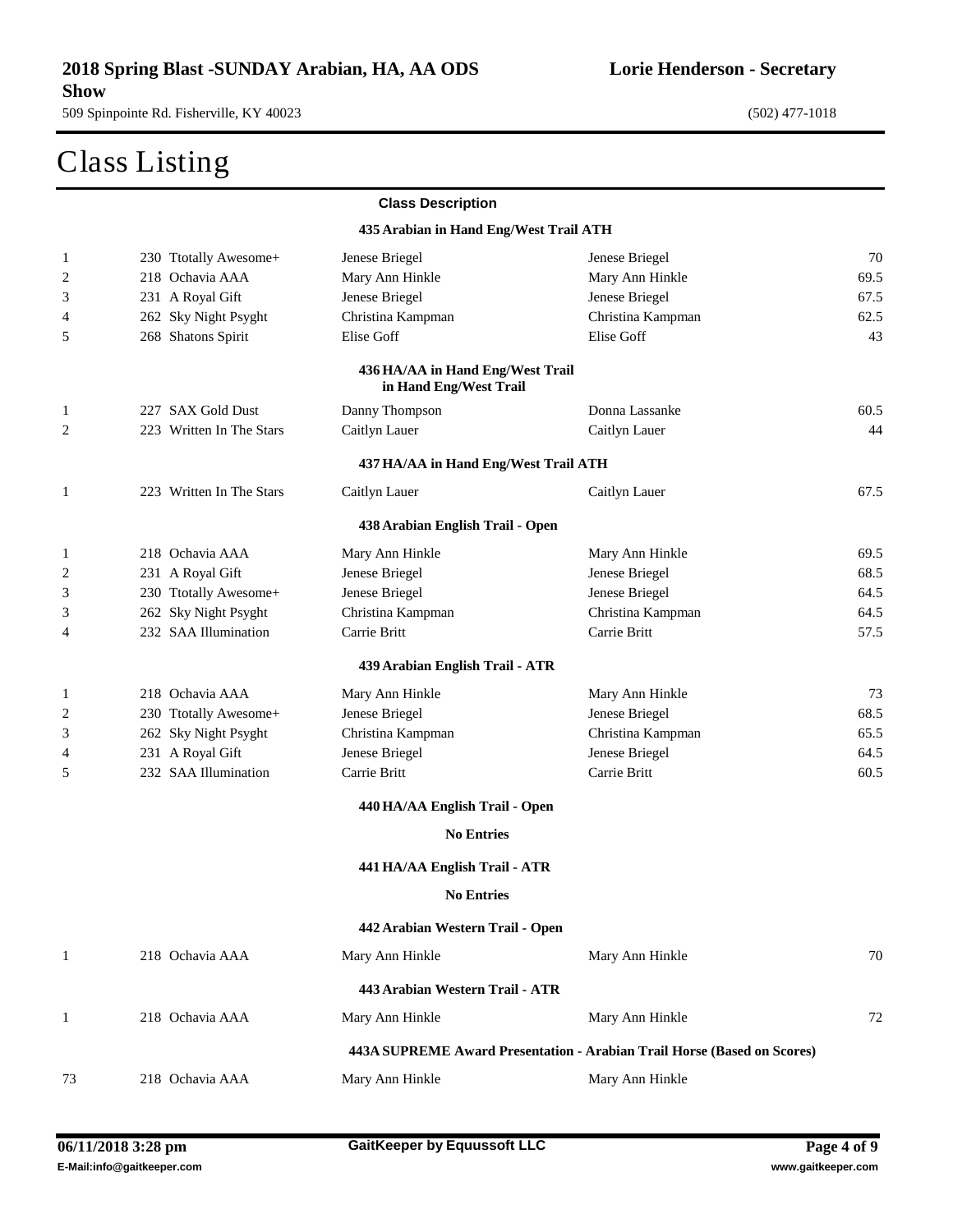# Class Listing

|                |                         | <b>Class Description</b>               |                                                                       |      |
|----------------|-------------------------|----------------------------------------|-----------------------------------------------------------------------|------|
|                |                         | 444 HA/AA Western Trail - Open         |                                                                       |      |
| 1              | 463 BTC Galant Lad      | Jennifer Hudson                        | Theresa Stephens-Bremer                                               | 71.5 |
| 2              | 275 WM Silver Moon      | Martin Schwartz                        | Ellie Troutman                                                        | 71   |
| 3              | 221 Anda Beat Goz On    | Martin Schwartz                        | Dana Callaway                                                         | 60   |
|                |                         | 445 HA/AA Western Trail - ATR          |                                                                       |      |
| 1              | 275 WM Silver Moon      | Ellie Troutman                         | Ellie Troutman                                                        | 64   |
|                |                         |                                        | 445A SUPREME Award Presentation - HA/AA Trail Horse (Based on Scores) |      |
| 1              | 463 BTC Galant Lad      | Jennifer Hudson                        | Theresa Stephens-Bremer                                               |      |
|                |                         |                                        | 446 A/HA/AA Lead Line English & Country English ages 2-6              |      |
|                |                         | <b>No Entries</b>                      |                                                                       |      |
|                |                         | 447 A/HA/AA Lead Line Western ages 2-6 |                                                                       |      |
|                |                         | <b>No Entries</b>                      |                                                                       |      |
|                |                         |                                        | 448 A/HA/AA Lead Line Hunter & English Show Hack ages 2-6             |      |
| 1              | 203 Xanadus Whimsical++ | Katie Mitchell                         | Lorie Henderson                                                       |      |
|                |                         |                                        | 449 Arabian/HA/AA Walk/Trot/Jog 10 & Under Pleasure                   |      |
| 1              | 239 Trinity Jalfreza    | Madeleine Hofmeyer                     | Kimberly Hofmeyer                                                     |      |
|                |                         |                                        | 450 Arabian/HA/AA Walk/Trot/Jog 10 & Under Equitation                 |      |
| 1              | 239 Trinity Jalfreza    | Madeleine Hofmeyer                     | Kimberly Hofmeyer                                                     |      |
|                |                         | 451 Arabian Ranch Horse Riding - Open  |                                                                       |      |
| 1              | 216 Rodeo Road          | Carisa Patterson                       | Jennifer Tucker                                                       | 64.5 |
|                |                         | 452 Arabian Ranch Horse Riding - ATR   |                                                                       |      |
| 1              | 216 Rodeo Road          | Carisa Patterson                       | Jennifer Tucker                                                       | 61   |
|                |                         |                                        | 453 Arabian Ranch Horse Riding - CHAMPIONSHIP                         |      |
| $\mathbf{1}$   | 216 Rodeo Road          | Carisa Patterson                       | Jennifer Tucker                                                       | 53   |
|                |                         | 454 HA/AA Ranch Horse Riding - Open    |                                                                       |      |
| $\mathbf{1}$   | 221 Anda Beat Goz On    | Martin Schwartz                        | Dana Callaway                                                         | 72.5 |
| 1              | 275 WM Silver Moon      | <b>Martin Schwartz</b>                 | Ellie Troutman                                                        | 72.5 |
|                |                         | 455 HA/AA Ranch Horse Riding - ATR     |                                                                       |      |
| -1             | 275 WM Silver Moon      | Ellie Troutman                         | Ellie Troutman                                                        | 65.5 |
| $\overline{c}$ | 221 Anda Beat Goz On    | Martin Schwartz                        | Dana Callaway                                                         | 54   |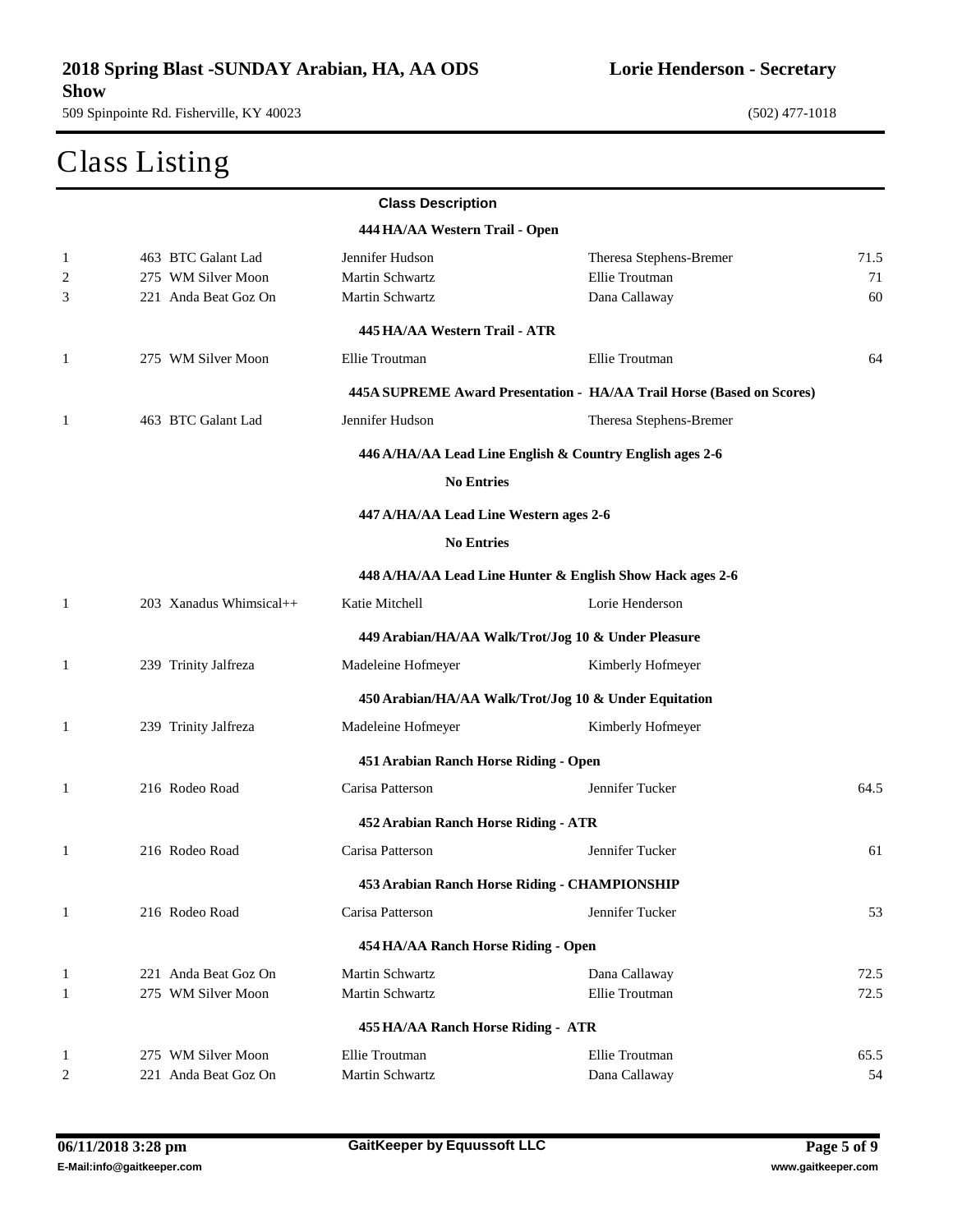### Class Listing

**Lorie Henderson - Secretary**

|                |                           | <b>Class Description</b>                   |                                                                   |      |
|----------------|---------------------------|--------------------------------------------|-------------------------------------------------------------------|------|
|                |                           |                                            | 456 HA/AA Ranch Horse Riding - CHAMPIONSHIP                       |      |
| 1              | 275 WM Silver Moon        | Martin Schwartz                            | Ellie Troutman                                                    | 67.5 |
| $\overline{c}$ | 221 Anda Beat Goz On      | Martin Schwartz                            | Dana Callaway                                                     | 63.5 |
|                |                           |                                            | 457 Arabian/HA/AA Hunt Seat 13 & Under Equitation Not to Jump     |      |
|                |                           | <b>No Entries</b>                          |                                                                   |      |
|                |                           |                                            | 458 Arabian/HA/AA Hunt Seat 14 -18 Equitation Not to Jump         |      |
| 1              | 204 Just Breezin By+++/   | <b>Brinley Swears</b>                      | Lorie Henderson                                                   |      |
| 2              | $203$ Xanadus Whimsical++ | Tabitha Taylor                             | Lorie Henderson                                                   |      |
|                |                           | 459 AHA Hunter Seat Medal JTR, Not to Jump |                                                                   |      |
| 1              | 210 Augustara Bey+++/     | <b>McCartney Swears</b>                    | Claudia Duncan                                                    |      |
|                |                           | 460 AHA Western Horsemanship Medal JTR     |                                                                   |      |
| 1              | 220 KMA Sky Meto the Moon | Skylar Young                               | Skylar Young                                                      |      |
|                |                           |                                            | 461* Arabian Country English Pleasure - Open (KAHABA Bonus Class) |      |
| 1              | 263 EVA Prince Caspian    | David Cusac                                | <b>Sandy Enscoe</b>                                               |      |
|                |                           |                                            | 462* Arabian Western Pleasure - Open (KAHABA Bonus Class)         |      |
| 1              | 277 WM Mr Silverman       | Martin Schwartz                            | Ellie Troutman                                                    |      |
| $\overline{c}$ | 464 Bahira Jamil          | Melinda Carter                             | Melinda Carter                                                    |      |
| 3              | 214 Rebbel Yell           | Lorie Henderson                            | Lorie Henderson                                                   |      |
| 4              | 228 Riah Abril            | Jerelyn Duncan                             | Jerelyn Duncan                                                    |      |
|                |                           | 463 Arabian Hunter Pleasure ATR            |                                                                   |      |
| 1              | $201$ Hottlanta++         | Jennifer Henderson                         | Lorie Henderson                                                   |      |
| $\overline{c}$ | 211 Kentucky Moonshyne+   | <b>Holly Kratzenberg</b>                   | <b>Holly Kratzenberg</b>                                          |      |
| 3              | 203 Xanadus Whimsical++   | Tabitha Taylor                             | Lorie Henderson                                                   |      |
| 4              | 271 Pasa Doblle           | <b>Ashley Staley</b>                       | <b>Ashley Staley</b>                                              |      |
| 5              | 266 KP Fames Fortune      | Deneb Thompson                             | Danny Thompson                                                    |      |
|                |                           |                                            | 464* HA/AA Western Pleasure - Open (KAHABA Bonus Class)           |      |
| 1              | 276 WM Great Scott        | Martin Schwartz                            | Ellie Troutman                                                    |      |
| $\overline{c}$ | 220 KMA Sky Meto the Moon | <b>Skylar Young</b>                        | <b>Skylar Young</b>                                               |      |
|                |                           |                                            |                                                                   |      |

#### **Arabian Country English Pleasure - ATR**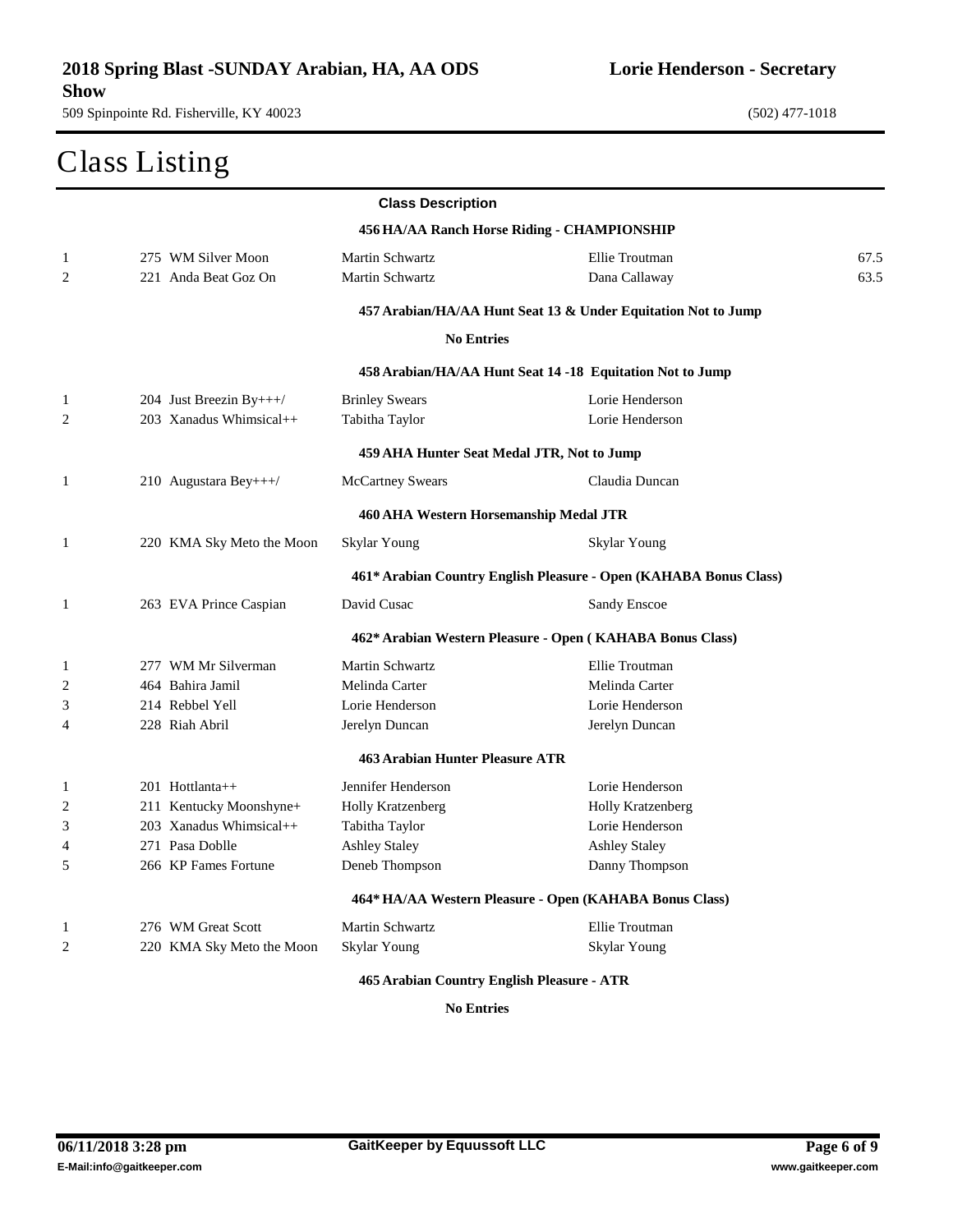#### Class Listing

|              |                           | <b>Class Description</b>                                 |                          |
|--------------|---------------------------|----------------------------------------------------------|--------------------------|
|              |                           | 466 Arabian Western Pleasure - ATR                       |                          |
| $\mathbf{1}$ | 277 WM Mr Silverman       | Ellie Troutman                                           | Ellie Troutman           |
| 2            | 464 Bahira Jamil          | Melinda Carter                                           | Melinda Carter           |
| 3            | 214 Rebbel Yell           | Jennifer Henderson                                       | Lorie Henderson          |
| 4            | 228 Riah Abril            | Jerelyn Duncan                                           | Jerelyn Duncan           |
|              |                           | 467 Arabian Hunter Pleasure Junior Horse                 |                          |
| 1            | 209 Get Rhythm HW         | Lorie Henderson                                          | Julian McPeak            |
|              |                           | 468 (TBA)HA/AA Western Pl. Maiden Horse                  |                          |
| 1            | 219 Rabbini Damis Emir    | <b>Bob Long</b>                                          | <b>Bob Long</b>          |
|              |                           | 469 (TBA)HA/AA Western Pl. Ladies & Gentleman            |                          |
| -1           | 219 Rabbini Damis Emir    | <b>Bob Long</b>                                          | <b>Bob Long</b>          |
|              |                           | 470 (TBA)A/HA/AA Hunter Seat Equitation Not to Jump AATR |                          |
| 1            | 222 SRC Laurel Bay        | <b>Emily Howser</b>                                      | <b>Emily Howser</b>      |
| 2            | 256 SRC Phoenix Rising+// | Kate LeClaire                                            | Kate LeClaire            |
| 3            | $202$ Diamonds Afire $++$ | Jennifer Henderson                                       | Lorie Henderson          |
| 4            | 231 A Royal Gift          | Jenese Briegel                                           | Jenese Briegel           |
|              |                           | 471 Arabian Western Pleasure - Junior Horse              |                          |
| 1            | 405 Arkynstone            | Martin Schwartz                                          | Jennifer Tucker          |
|              |                           | 472* HA/AA Country Pleasure - Open (KAHABA Bonus Class)  |                          |
| -1           | 264 VSH Gambler           | David Cusac                                              | <b>Sandy Enscoe</b>      |
|              |                           | 473* Arabian Hunter Pleasure - Open (KAHABA Bonus Class) |                          |
| 1            | 211 Kentucky Moonshyne+   | <b>Holly Kratzenberg</b>                                 | <b>Holly Kratzenberg</b> |
| 2            | 202 Diamonds Afire+++/    | Jennifer Henderson                                       | Lorie Henderson          |
| 3            | 204 Just Breezin By+++/   | <b>Brinley Swears</b>                                    | Lorie Henderson          |
| 4            | 271 Pasa Doblle           | <b>Ashley Staley</b>                                     | <b>Ashley Staley</b>     |
| 5            | 213 Brando V              | Lorie Henderson                                          | Lorie Henderson          |
| 6            | 210 Augustara Bey+++/     | <b>McCartney Swears</b>                                  | Claudia Duncan           |
|              | 266 KP Fames Fortune      | Deneb Thompson                                           | Danny Thompson           |
|              | 268 Shatons Spirit        | Elise Goff                                               | Elise Goff               |
|              | 278 WM Silver Mercedes    | Hannah Edwards                                           | Ellie Troutman           |
|              |                           | 474 HA/AA Western Pleasure - ATR                         |                          |
| $\mathbf{1}$ | 276 WM Great Scott        | Ellie Troutman                                           | Ellie Troutman           |
| 2            | 220 KMA Sky Meto the Moon | Skylar Young                                             | <b>Skylar Young</b>      |
| 3            | 219 Rabbini Damis Emir    | <b>Bob Long</b>                                          | <b>Bob Long</b>          |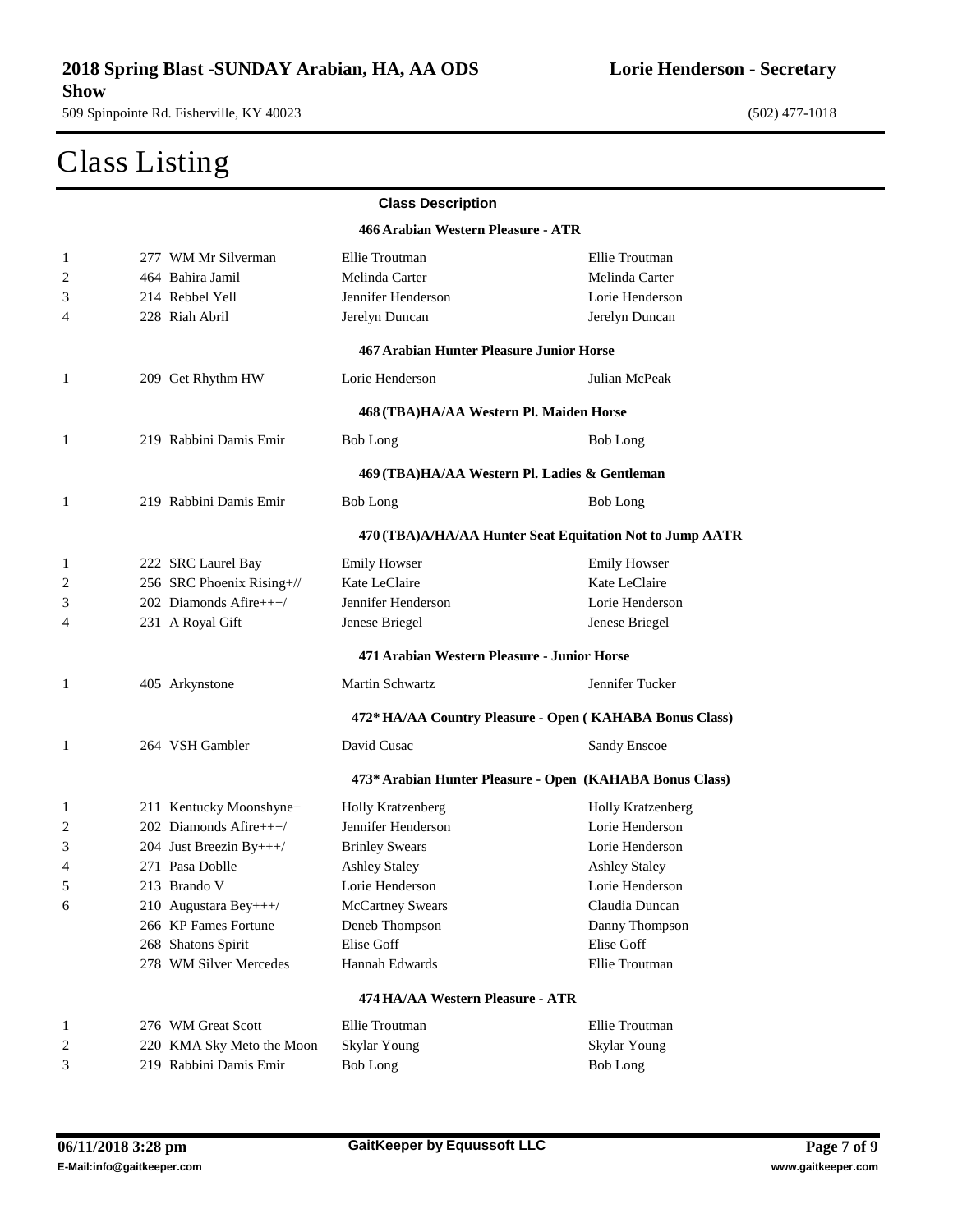#### Class Listing

|                |                           | <b>Class Description</b>                   |                                                       |
|----------------|---------------------------|--------------------------------------------|-------------------------------------------------------|
|                |                           | 475 Arabian Native Costume- Open           |                                                       |
| 1              | 231 A Royal Gift          | Jenese Briegel                             | Jenese Briegel                                        |
|                |                           |                                            | 476 HA/AA Hunter Pleasure - Open (KAHABA Bonus Class) |
| 1              | 256 SRC Phoenix Rising+// | Kate LeClaire                              | Kate LeClaire                                         |
| $\overline{c}$ | 222 SRC Laurel Bay        | <b>Emily Howser</b>                        | <b>Emily Howser</b>                                   |
| 3              | 462 Sir Barclay           | <b>Rachel Mullins</b>                      | <b>Rachel Mullins</b>                                 |
| 4              | 270 Aston Marwan ABC      | Marsha Watts                               | Marsha Watts                                          |
|                |                           | 477 Arabian Western Pleasure - JTR         |                                                       |
| 1              | 279 LC The Cavalier       | Hannah Edwards                             | Ellie Troutman                                        |
|                |                           | 478 HA/AA Hunter Pleasure - ATR            |                                                       |
| 1              | 256 SRC Phoenix Rising+// | Kate LeClaire                              | Kate LeClaire                                         |
| 2              | 222 SRC Laurel Bay        | <b>Emily Howser</b>                        | <b>Emily Howser</b>                                   |
| 3              | 462 Sir Barclay           | <b>Rachel Mullins</b>                      | <b>Rachel Mullins</b>                                 |
| 4              | 270 Aston Marwan ABC      | Marsha Watts                               | Marsha Watts                                          |
|                |                           | 479 HA/AA Country English Pleasure - ATR   |                                                       |
| 1              | 264 VSH Gambler           | Sandy Enscoe                               | <b>Sandy Enscoe</b>                                   |
|                |                           | 480 HA/AA Hunter Pleasure - JTR            |                                                       |
| 1              | 270 Aston Marwan ABC      | Marsha Watts                               | Marsha Watts                                          |
|                |                           | 481 Arabian Country English Pleasure - JTR |                                                       |
|                |                           | <b>No Entries</b>                          |                                                       |
|                |                           | 482 HA/AA Western Pleasure - JTR           |                                                       |
| 1              | 220 KMA Sky Meto the Moon | Skylar Young                               | Skylar Young                                          |
|                |                           | 483 Arabian Hunter Pleasure - JTR          |                                                       |
| 1              | 268 Shatons Spirit        | Elise Goff                                 | Elise Goff                                            |
| 2              | 271 Pasa Doblle           | <b>Ashley Staley</b>                       | <b>Ashley Staley</b>                                  |
| 3              | 210 Augustara Bey+++/     | <b>McCartney Swears</b>                    | Claudia Duncan                                        |
| 4              | 213 Brando V              | <b>Brinley Swears</b>                      | Lorie Henderson                                       |
| 5              | 203 Xanadus Whimsical++   | Grace Garr                                 | Lorie Henderson                                       |
| 6              | 278 WM Silver Mercedes    | Hannah Edwards                             | Ellie Troutman                                        |
|                |                           | 484 HA/AA Country English Pleasure - JTR   |                                                       |

**No Entries**

**HA/AA Mounted Native Costume - Open**